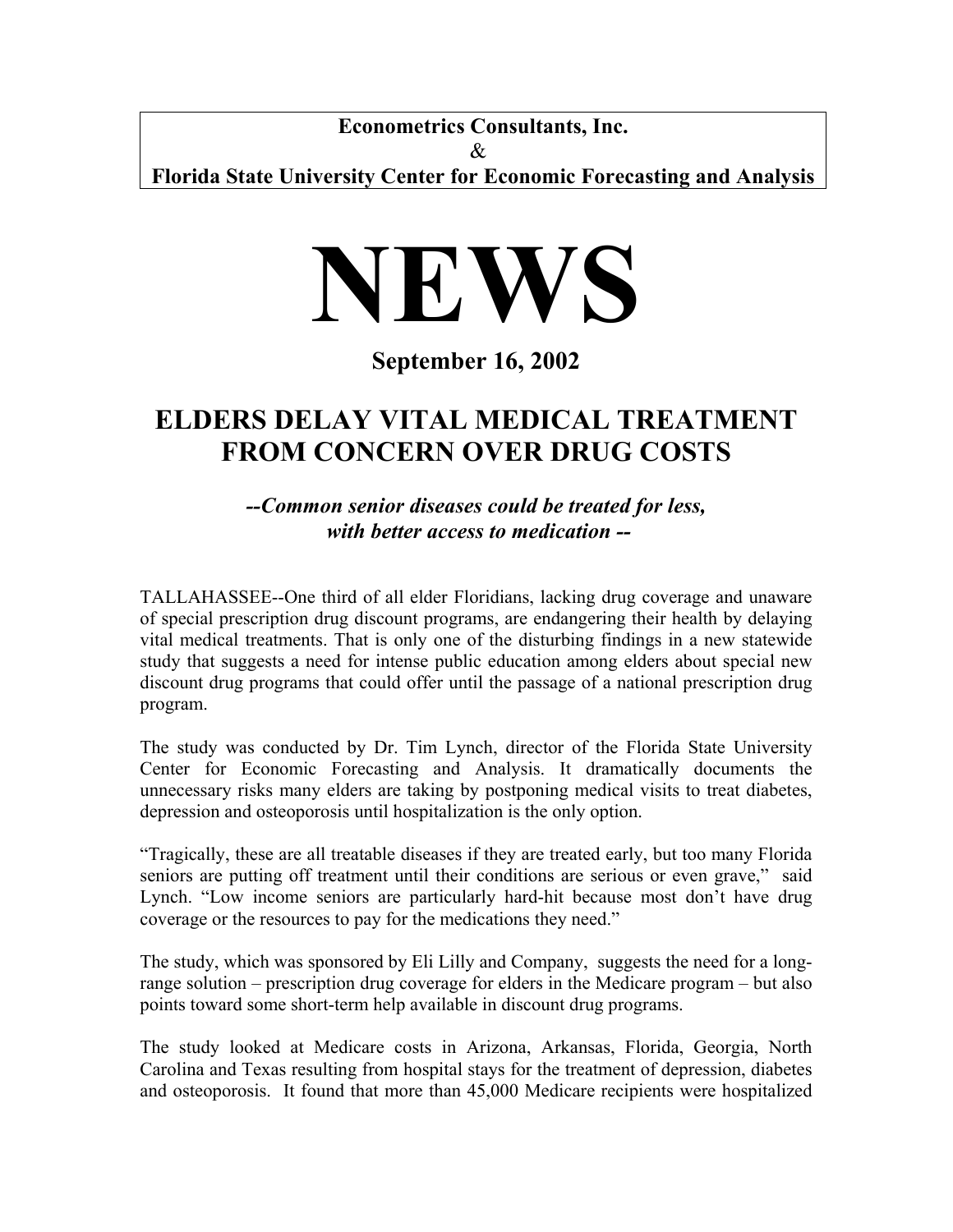an average of 8.2 days for the treatment of these illnesses at a cost of nearly \$298 million. At an average cost of \$15,930 per hospital stay, this method of treatment costs many times more than it would cost to treat these illnesses with medication.

According to the study, an estimated \$103 million in hospital costs across the six states could have been saved if patients were treated in primary care settings with appropriate medications. Nationally that could translate to more than a half billion in savings for these three diseases alone.

Among the findings:

- ¾ **Depression**--2001 Medicare payments for acute care hospital treatment for the 13,510 seniors studied totaled \$90 million. Since 70 percent of depressed patients respond to medication therapy, the potential Medicare savings with drug therapy would be \$49.5 million. In Florida, Medicare spending for 4,851 seniors studied totaled \$30.6 million, for potential savings of \$ 21.4 million.
- ¾ **Diabetes**—Medicare payments for diabetes for the more than 30,000 seniors included in the study totaled \$197 million. Assuming only half of these hospitalizations could be prevented with early detection, intervention and treatment with prescription drugs, potential annual savings would be \$49.2 million. In Florida, Medicare spending for 7,948 seniors with diabetes totaled \$ 49.9 million, for potential savings of \$ 24.9 million.
- ¾ **Osteoporosis**—Medicare payments for osteoporosis for the 1,386 seniors included in the study totaled \$11.3 million. If the 767 cases categorized as "minor" or " moderate" had been treated early with effective prescription medication, Medicare could have saved \$4.1 million. In Florida, Medicare spending for 397 seniors was \$3.4 million, of which an estimated \$1.25 million could have been saved.

A recent study by the Commonwealth Fund documented that older people in the United States are much more likely to forego medication because they can't afford to fill a prescription than their counterparts in four other developed countries. In fact, almost one-third of Medicare clients—typically those with the lowest incomes--have no supplemental medication coverage. As a result these seniors often put off seeking care until the conditions become critical or life-threatening.

"Clearly, a comprehensive prescription drug benefit for Medicare recipients is not only humane and badly needed public policy, but it also will save money by reducing expensive hospitalizations," said Senator Richard Mithell. "In the meantime, we need to make seniors aware of all the assistance that's available to them so they don't postpone treatment<sup>"</sup>

State and private initiatives are underway to help improve seniors` access to prescription drugs.